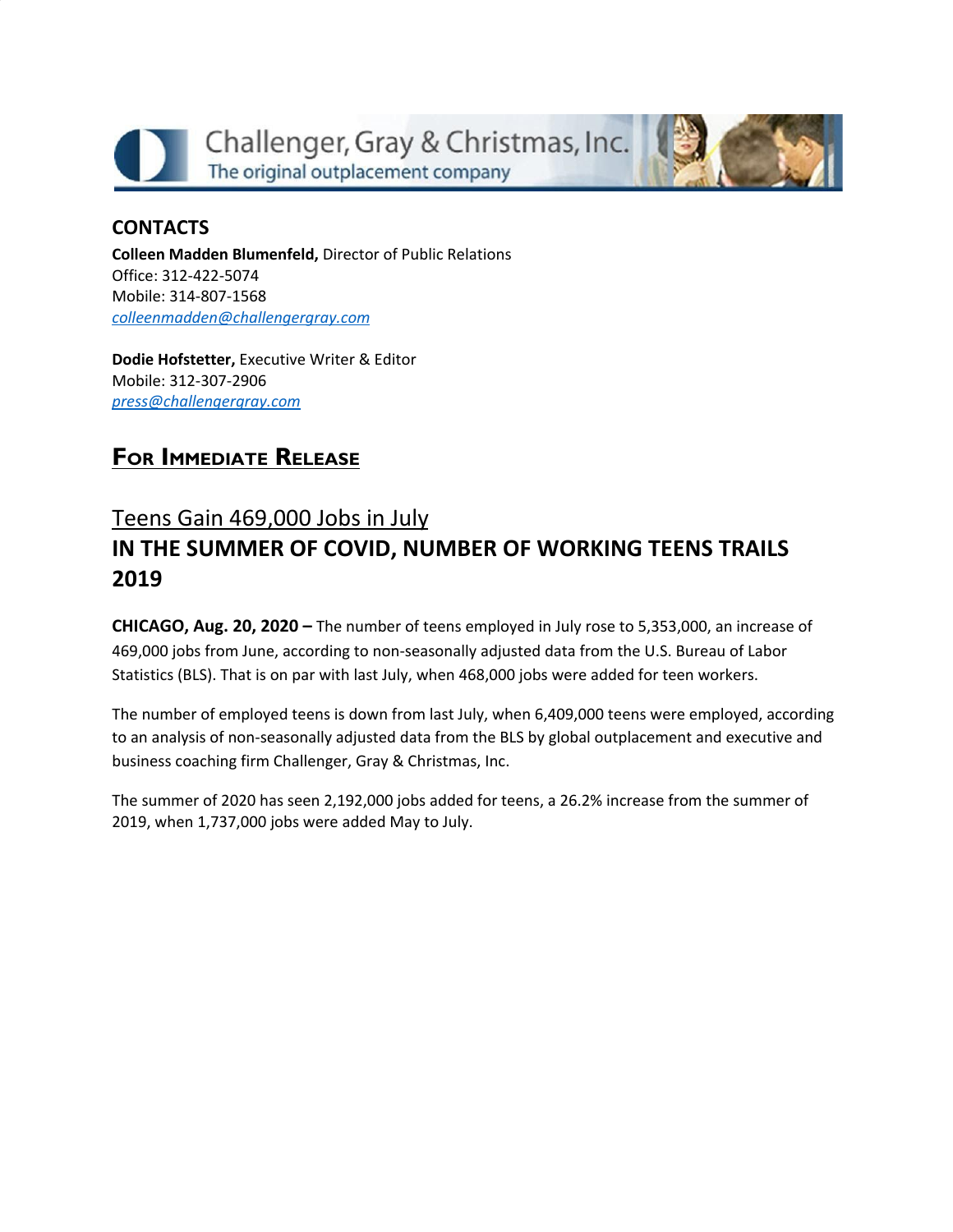

Summer Employment Growth Workers Aged 16 to 19

"Those numbers are encouraging. The data show some teen workers have been able to find employment during the COVID-19 pandemic, despite the fact that numerous traditional summer jobs have been eliminated this year," said Andrew Challenger, Senior Vice President of Challenger, Gray & Christmas, Inc. "Even though in these unprecedented times there are fewer traditional summer jobs, such as counselors at camps that are closed, young people are still finding employment."

The pandemic's effect on unemployment is affecting teens, however, along with the rest of the workforce. The unemployment rate for teens in July was 19.1%, an improvement over June's 24.5%, according to non-seasonally adjusted data from the BLS. However, this was up from the 13.3% unemployment teens experienced in July 2019.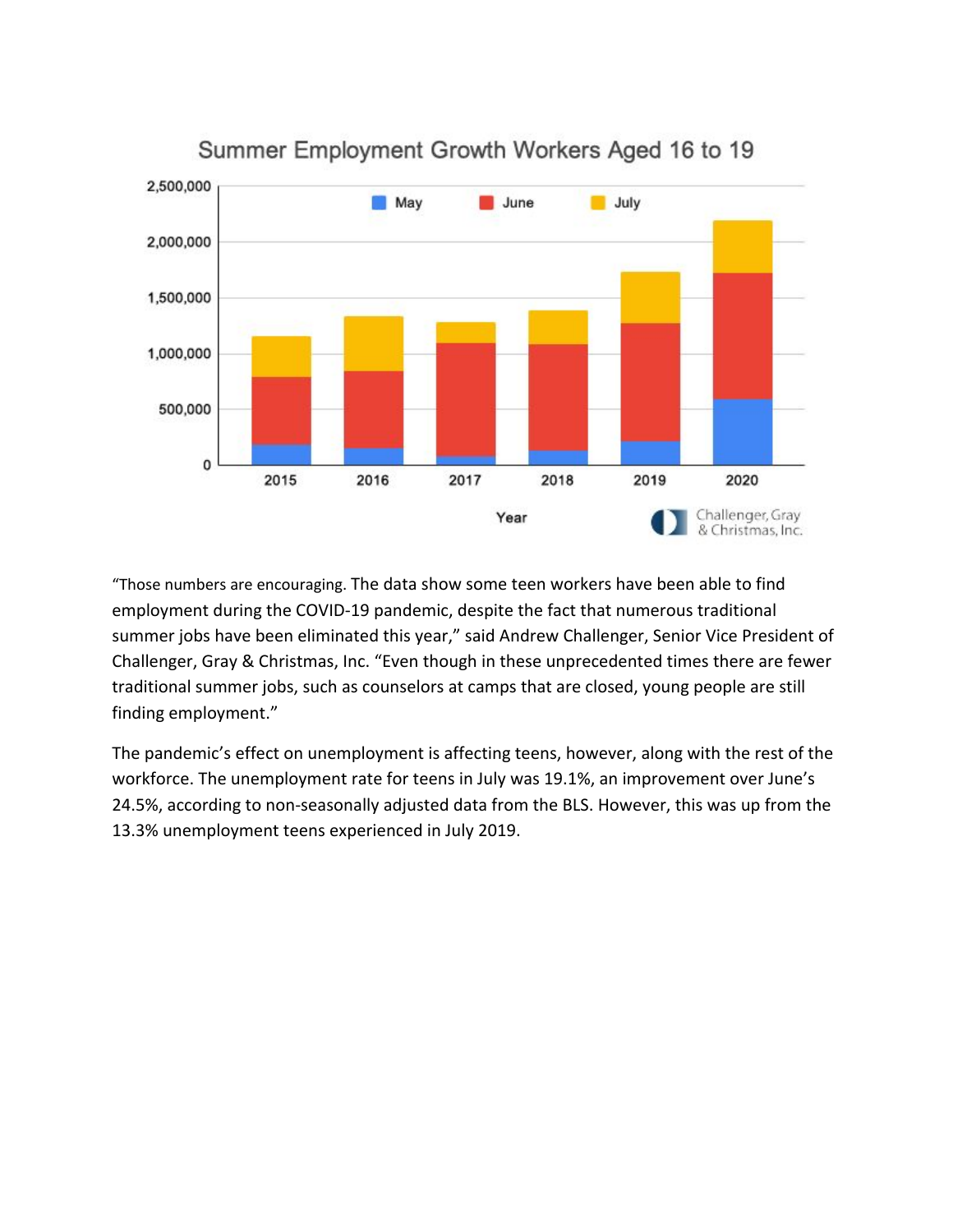

## *Source: Challenger, Gray & Christmas, Inc. with non-seasonally adjusted data from the Bureau of Labor Statistics*

"Working during the summer can be so important for teenagers," said Challenger. "It allows them to learn new skills, make money for themselves or to help their families, gain experience, and have structure in their lives. In this summer of COVID, many teenagers are missing out on this opportunity."

# # #